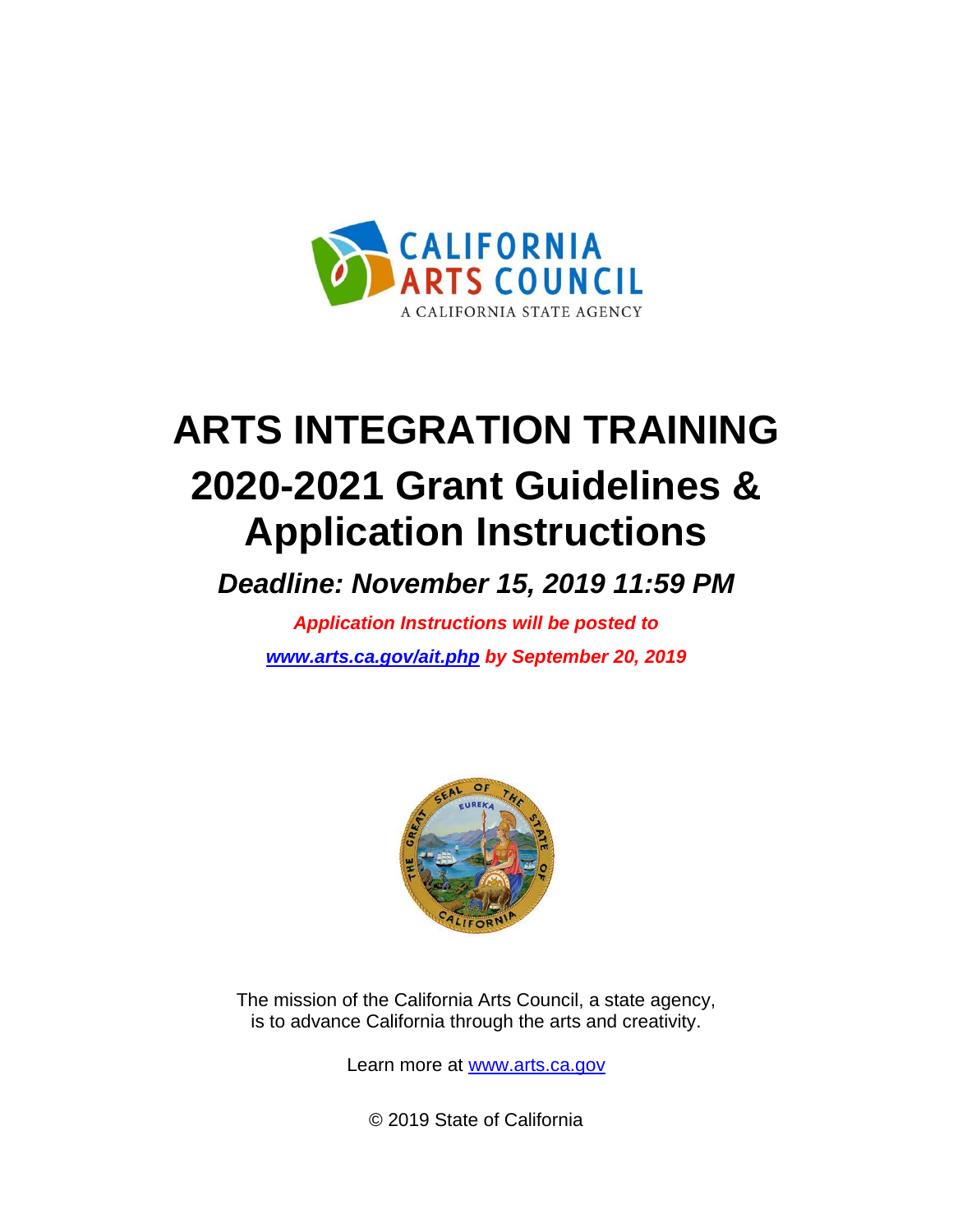#### **California Arts Council**



**Governor of California** Gavin Newsom

#### **Arts Council Members**

Nashormeh Lindo, Chair Larry Baza, Vice Chair

Juan Devis Jodie Evans Kathleen Gallegos Jaime Galli Stanlee Gatti Donn K. Harris Louise McGuinness

#### **Executive Director**

Anne Bown-Crawford

#### **Deputy Director**

Ayanna Lalia Kiburi, MPH

#### **Interim Programs Officer** Jason Jong

**Address** 1300 I Street, Suite 930 Sacramento, CA 95814

(916) 322-6555 Toll Free: (800) 201-6201 FAX: (916) 322-6575 CA Relay Service: 711 Large print is available upon request.

#### [www.arts.ca.gov](http://www.arts.ca.gov/)

#### **Office Hours** 8:00 AM - 5:00 PM Monday through Friday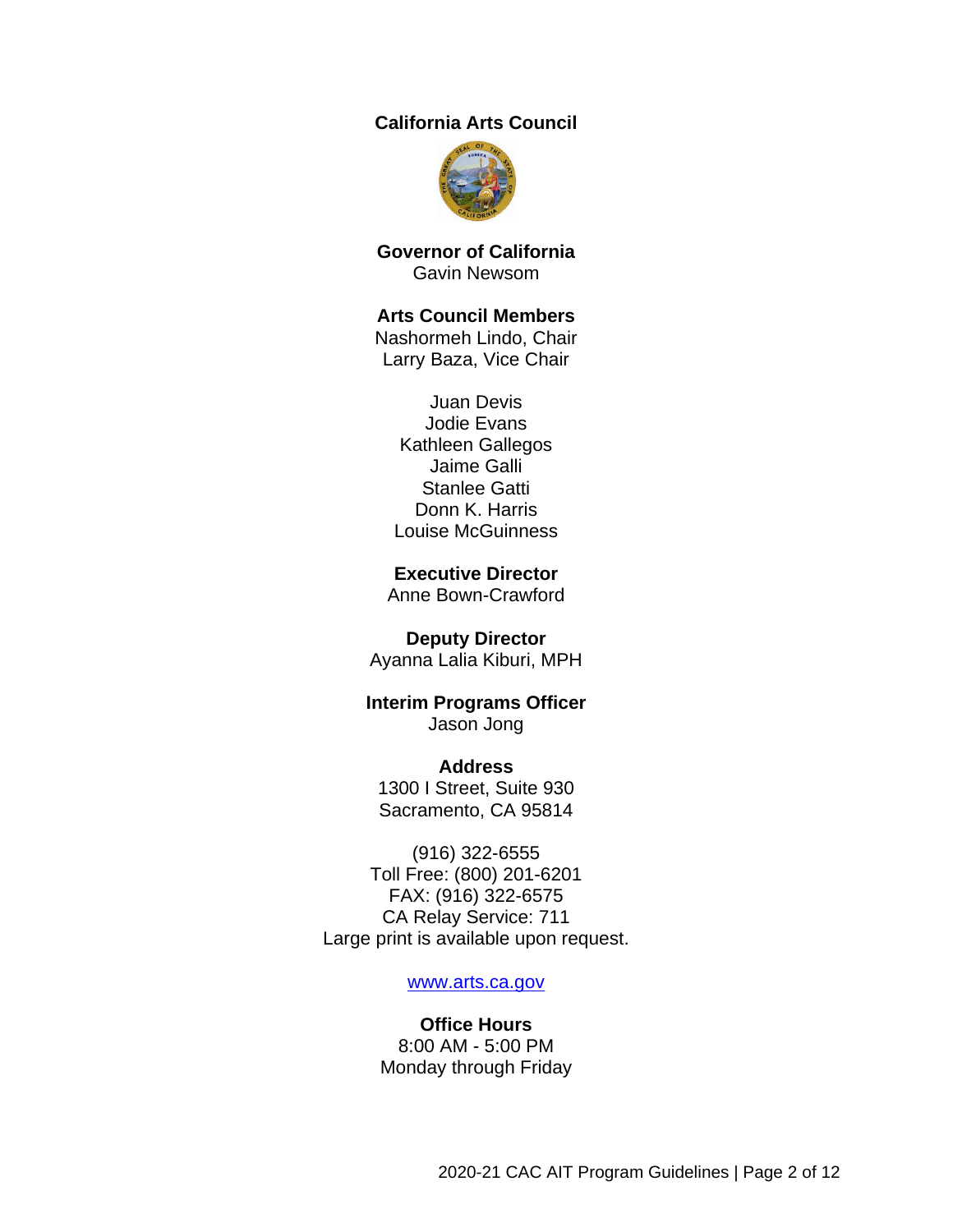**Purpose:** The California Arts Council (CAC), a state agency, was established in January 1976 to encourage artistic awareness, participation, and expression; to help independent local groups develop their own arts programs; to promote employment of artists and those skilled in crafts in the public and private sector; and to enlist the aid of all state agencies in the task of ensuring the fullest expression of our artistic potential.

**The Council:** The appointed Council of the CAC consists of 11 members who serve staggered terms. The Governor appoints nine members, the assembly Speaker appoints one member, and the Senate President pro Tempore appoints one member. Council members serve without salary, elect their own officers, and meet throughout the state to encourage public attendance. This body sets policy and has final approval of CAC grants.

**Mission:** Advancing California through the arts and creativity.

**Vision:** The CAC envisions a California where the lives of all Californians are enriched by access to and participation in a diverse spectrum of arts and cultural experiences and the arts ecosystem reflects contributions from all of California's diverse populations.

**Funding:** The CAC is a state agency, funded from the state's annual budget process and proceeds from the California Arts License Plate and the Keep Arts in Schools tax return voluntary contribution fund, supplemented by funds from the National Endowment for the Arts. Its grants are usually matched by foundations, individuals, earned income, government agencies, or other organizations.

**Information Access:** Due to the Public Records and Open Meeting Acts, applications and their attachments are not confidential and may be requested by the media and/or public. Meeting dates and locations are posted at [www.arts.ca.gov.](http://www.arts.ca.gov/) Observers may attend but may not participate in, or in any way interfere with, Council meetings. Each meeting provides a designated time for public comment, although comments may be time-limited.

**Grant Process:** Applications are evaluated by panels of experts, recognized in their respective fields, who rank applications according to program criteria. The CAC staff provides information but not recommendations to the panel. The Council reviews panel recommendations before making final funding decisions. CAC staff is responsible for grant contract administration after Council approval. In dire or unexpected circumstances, CAC reserves the right to make exceptions to any policy or procedure on a case-by-case basis.

<span id="page-2-0"></span>**Requirements:** The CAC is mandated both by federal and state regulations to fund only organizations that have proof of nonprofit status under sec. 501(c)(3) of the Internal Revenue Code (Fiscal Receivers are eligible in some programs), or under sec. 23701d of the California Revenue and Taxations Code, or entities that are a unit of government; and that comply with the Civil Rights Acts of 1964, as amended; sec. 504 of the Rehabilitation Act of 1973, as amended; the Age Discrimination Act of 1975; the Drug-Free Workplace Act of 1988; California Government Code secs. 11135-11139.5 (barring discrimination); the Fair Labor Standards Act, as defined by the Secretary of Labor in part 505 of title 29 of the Code of Federal Regulation; the Americans With Disabilities Act of 1990 ("ADA"); the Fair Employment and Housing Act; and the Personal Responsibility and Work Opportunity Reconciliation Act of 1996.

**Ownership, Copyrights, Royalties, Credit:** The CAC does not claim ownership, copyrights, royalties, or other claim to artwork produced as a result of a CAC grant. However, the CAC reserves the right to reproduce and use such material for official, noncommercial purpose, including but not limited to use on the CAC website, social media and print materials. In addition, the CAC requires documentation of grants activity, and appropriate credit for CAC partial support.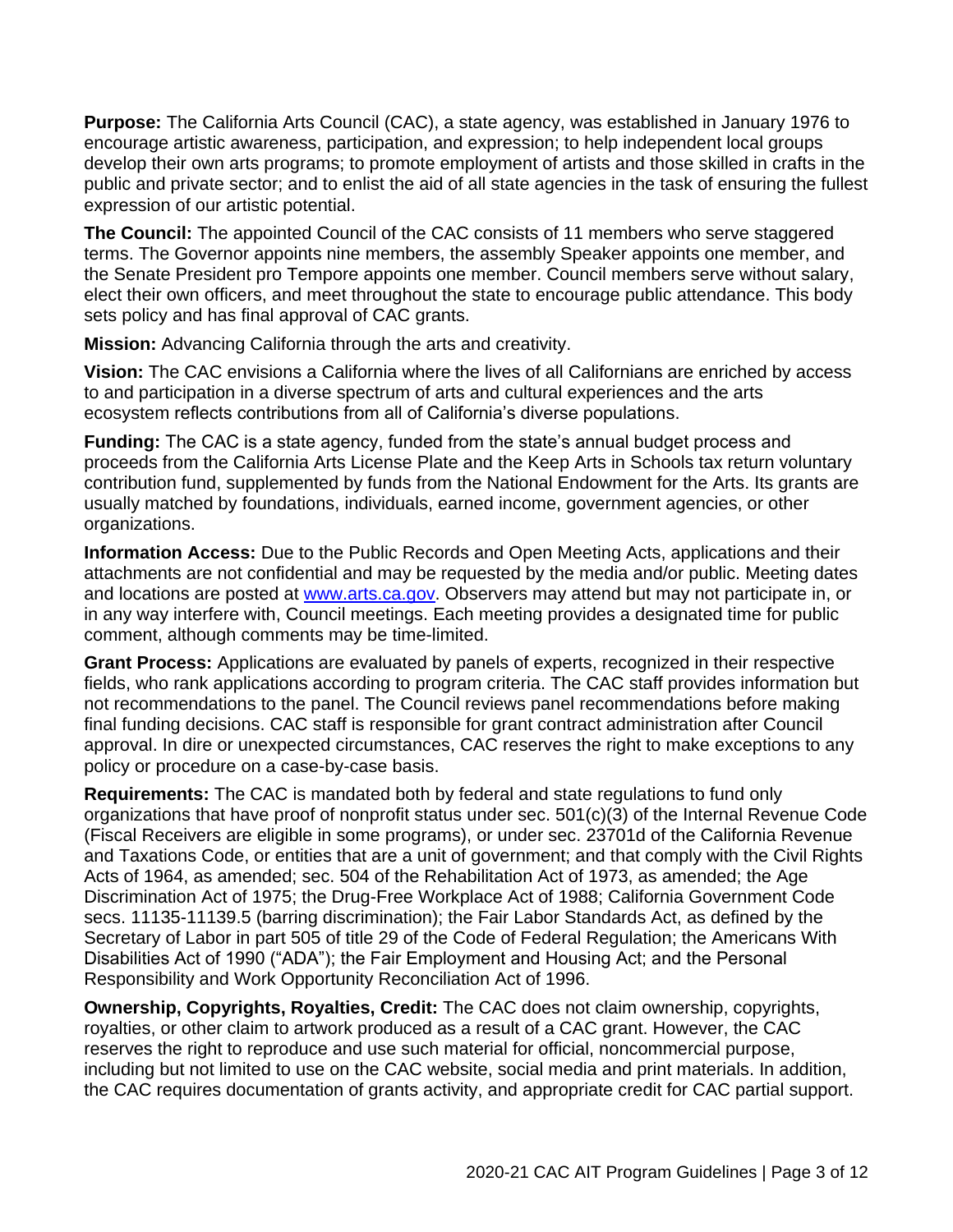

# **ARTS INTEGRATION TRAINING 2020-21 GRANT GUIDELINES DEADLINE: November 15, 2019 11:59 PM**

**Apply at** [calartscouncil.smartsimple.com](https://calartscouncil.smartsimple.com/s_Login.jsp)

# **Up to \$5,000 Grant Activity Period: July 1, 2020 – June 30, 2021**

#### **Background and Purpose**

Since 1976, the CAC has supported arts education programs that bring together local arts organizations, teaching artists, and school communities through its grants. The CAC's arts education grant programs are rooted in the agency's belief that robust, sequential, culturally and linguistically responsive arts learning is an essential tool for healthy human development, and that it should be a core element of the education of every student. The overarching purpose of our arts education grant programs is to expand participation in meaningful arts learning opportunities by supporting these activities in a diversity of settings and contexts for infants, children, and youth.

In recent years, the CAC expanded the arts education grant programs, including the **Arts Integration Training** grant. Awards of up to \$5,000 support nonprofit arts organizations and teaching artists to plan and deliver professional development training in arts integration strategies to classroom teachers, as well as site, district, and countylevel administrators.

Arts Integration Training projects should be designed to pave a pathway for increased, equitable student learning in, through, and about the arts. This may be realized in a specific classroom, in all classrooms across a school site, or as a central strategy for a district- or county-wide arts plan. The Arts Integration Training project can stand alone or be executed in conjunction with an Artists in Schools project (see CAC [Artists in](http://arts.ca.gov/programs/ais.php)  [Schools](http://arts.ca.gov/programs/ais.php) grant guidelines). The project must be planned and implemented in collaboration between a nonprofit arts organization, teaching artists, and the educational entity, with full commitment from all participants.

## **Program Goals**

Projects should address the following Arts Integration Training program goals:

- Increase student access to and participation in school-based arts education as part of coordinated efforts with school site leaders, district staff, and county Offices of Education.
- Develop the ability of classroom teachers to design and implement culturally and linguistically responsive, sequential, standards-based arts integration projects throughout the curriculum.
- Develop site, district, and/or county-level administrators' understanding of how arts integration strategies promote overall student educational outcomes.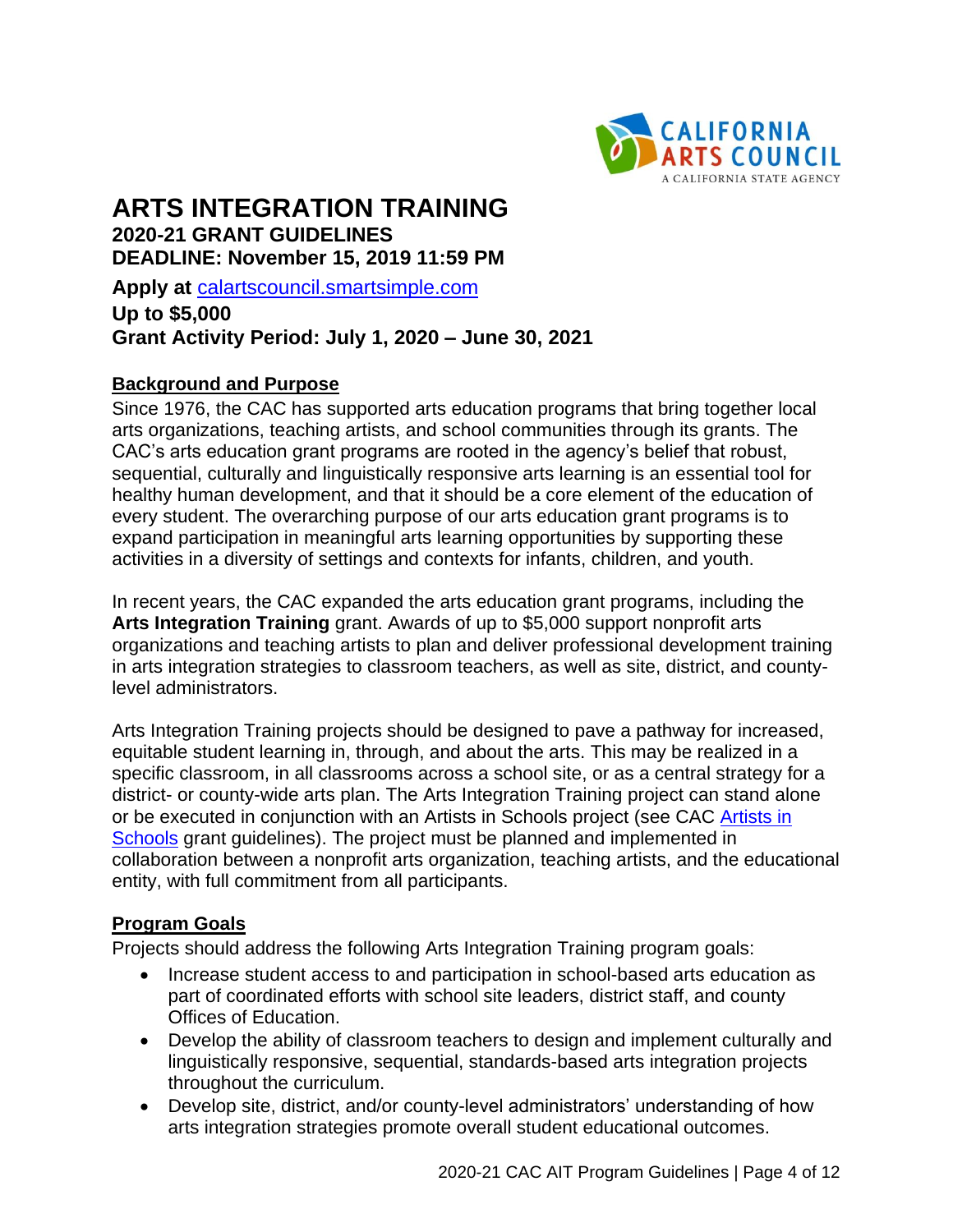- Promote educators' positive recognition of and respect for the diverse cultural assets of the local community.
- Develop long-term, mutually beneficial relationships between arts and educational organizations, teaching artists, and the youth and families in the communities they serve.

# **Project Requirements**

- The applicant must develop and complete a project addressing the program's purpose by June 30, 2021.
- All activities to be funded by the CAC must occur within the Grant Activity Period (see [Timeline\)](#page-9-0).
- The project must be designed and developed in partnership between an arts organization and the school, district, and/or county sites to be served. The project should demonstrate significant planning that reflects a collaborative relationship between the arts organization and the school, and between the participating teaching artists and classroom teachers. Exemplary proposals will demonstrate the role the project plays in a larger district and/or countywide Strategic Arts Plan.
- Professional fees for artists must be included. Rates of compensation for individual artists and/or arts workers to be supported by this grant must be appropriate to experience and comparable to fees for other local skilled workers.
	- o An external informational resource regarding teaching artist rates of pay can be found at: [https://teachingartistsguild.org/pay-rate-calculator.](https://teachingartistsguild.org/pay-rate-calculator/) *Note: This link is provided for informational purposes only and does not necessarily represent the views and opinions of the CAC.*
- The project must enable participants to understand the value of arts integration and provide practical tools for implementing arts integration across the curriculum. The applicant should present well-developed project goals, learning objectives, activities, and project evaluation tools.
- Project activities should explicitly align with California Visual and Performing Arts or Media Arts standards, and may also align with Common Core standards. The CAC highly recommends that applicants also consult Creative Youth Development frameworks.
- If proposing therapeutic outcomes, applicants must establish the qualifications of service providers, how strategies are appropriate to the clinical and/or community arts setting, and how support is culturally responsive to participants.
- Project design and implementation must reflect a commitment to include and represent the communities to be served.
- All CAC-funded programs, services, information, and facilities where funded activities take place must be accessible for individuals with disabilities, including but not limited to individuals who are deaf, hard of hearing, deaf-blind, have difficulty speaking, have a physical disability, visual disability, developmental disability, learning disability, mental illness or chronic illness. Please see Page 3: [Requirements](#page-2-0) for more information.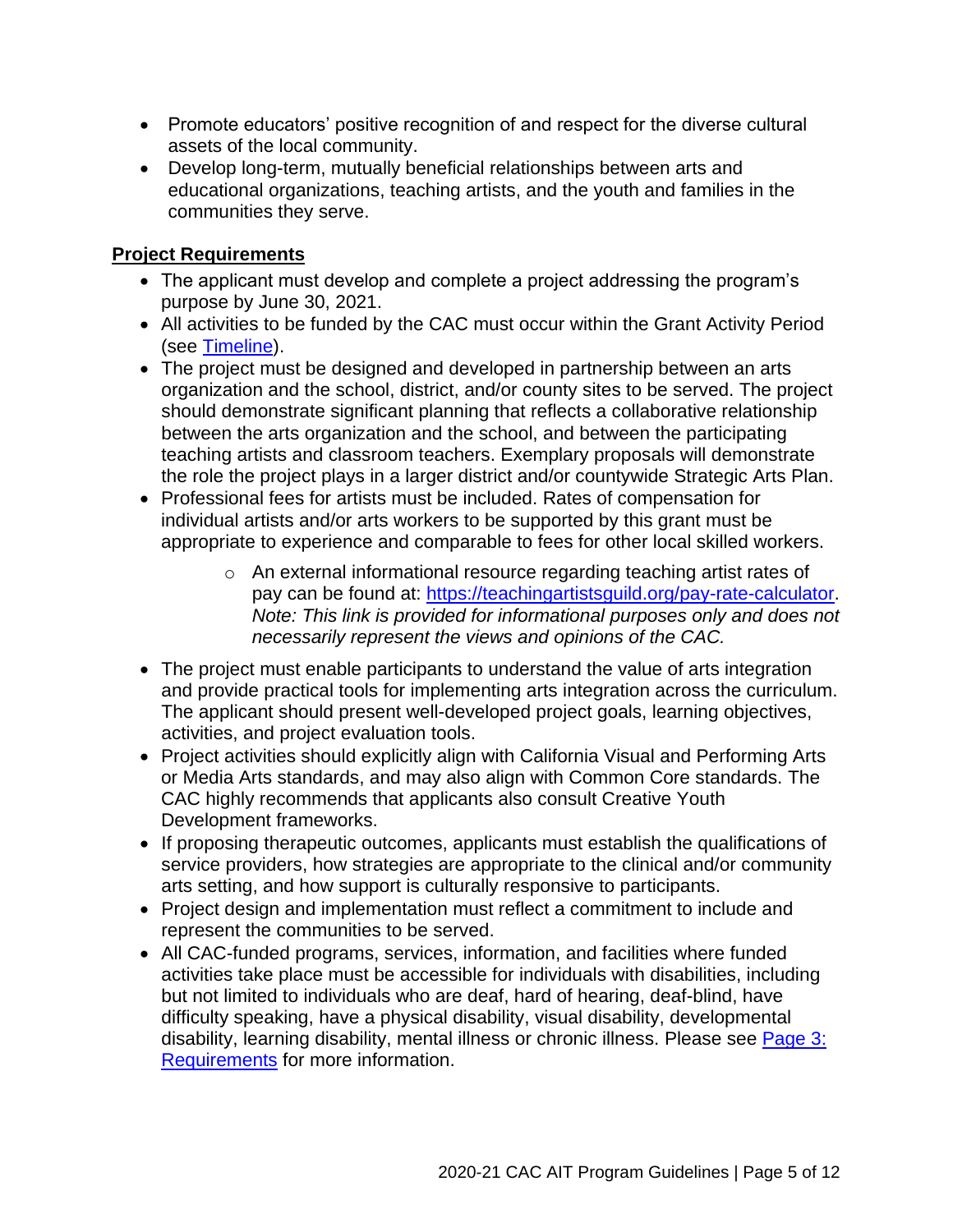#### **Eligible Request Amounts**

- Applicant organizations can request up to \$5,000.
- The total request for funding in this grant program cannot exceed 50% of an organization's total operating revenue from the most recently completed fiscal year, as provided on the Budget Snapshot at the time of application.

#### **Eligibility**

- Applicants must either be a California-based nonprofit arts organization, artsbased unit of municipal or county government, or tribal government.
- The applicant organization must have total operating revenue of \$5,000 or more from the last completed fiscal year, as reported in the Budget Snapshot at the time of application.
- All applicants must have a minimum two-year history of consistent engagement in arts programming and/or services prior to the application deadline.
- All applicant organizations must have a principal place of business in California.
- Applicant organizations must demonstrate proof of nonprofit status under section 501(c)(3) of the Internal Revenue Code, or section 23701d of the California Revenue and Taxation Code, or must be a unit of government, including California Native American or Indigenous tribal governments.
	- o **Fiscal Sponsors:** An applicant without nonprofit status may use a California-based Fiscal Sponsor with a federal 501(c)(3) designation to conduct work on a not-for-profit project. The Fiscal Sponsor will provide the fiscal and administrative services needed to complete the grant. **If a grant is awarded, the Fiscal Sponsor becomes the legal contractor.** The Fiscal Sponsor must also demonstrate consistent arts services or programming in California for a minimum of two years prior to the application deadline. See additional information on the use of [CAC Fiscal](http://arts.ca.gov/programs/program_files/shared_files/CAC%20Fiscal%20Sponsor%20Information.pdf)  [Sponsors.](http://arts.ca.gov/programs/program_files/shared_files/CAC%20Fiscal%20Sponsor%20Information.pdf)
	- $\circ$  Applicants using Fiscal Sponsors must submit all required materials for the Fiscal Sponsor at the time of application.
- All applicants must submit all required application materials and information at the time of submission. Incomplete applications are ineligible and will not be reviewed by the panel. Please see Application Instructions for all required materials and information.
	- o The submission of an SMU DataArts Funder Report is not required for this program. However, applicants must provide a minimum of two and up to three years of basic financial information via the Budget Snapshot within the application.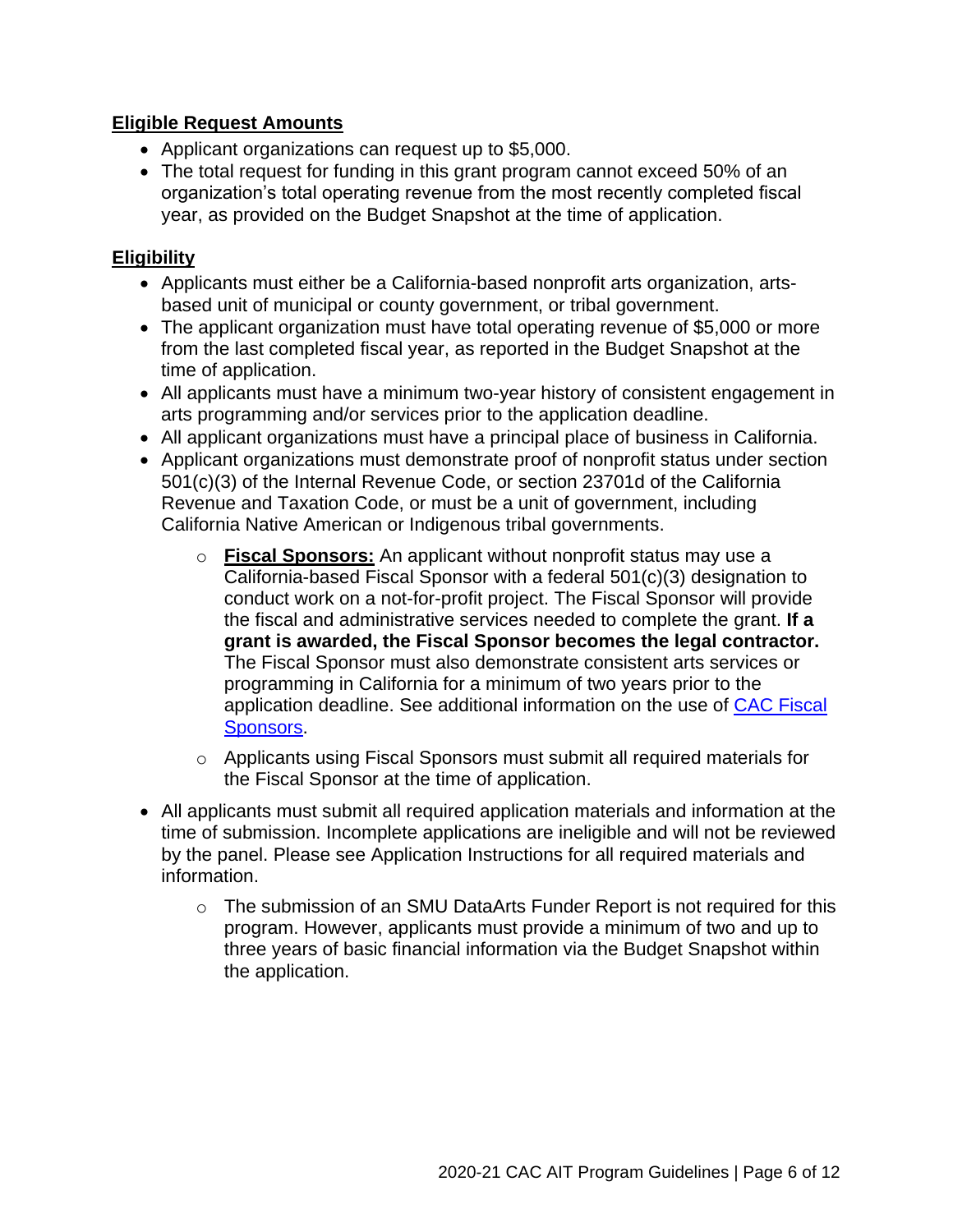#### **California Secretary of State Certificate of Status**

Nonprofit organizations must have "active status" with the California Secretary of State (SOS) showing evidence of "good standing" at the time of application.

You can verify your organization's status by conducting a search using the SOS online [Business Search](https://businesssearch.sos.ca.gov/) tool. An indication of "active" (versus "suspended," "dissolved," "cancelled," etc.) confirms that your nonprofit corporation exists, is authorized to conduct business in the State of California, has met all licensing and corporation requirements, and has not received a suspension from the Franchise Tax Board.

## **Funding Restrictions**

- The **total of all requests for CAC support during the same year of funding** cannot exceed 50% of an organization's total operating revenue from the most recently completed fiscal year, as reported in the Budget Snapshot at the time of application.
- Applicants to this program are not restricted from applying for and receiving additional CAC program grants as long as those funds are used for different projects and purposes. To meet this criterion, applicants must demonstrate that projects:
	- o Serve primarily different groups of people
	- o Take place in different spaces, times, and/or contexts
	- o Achieve fundamentally distinct programmatic outcomes

## **Matching Funds**

All grant recipients must provide a 1:1 match for this grant. If applying for multiple CAC grants in a single fiscal year, distinct matching funds must be identified within each application. State funds cannot be used to meet the match. The status of each source must be specified as either projected, pending, or committed.

#### **The matching funds requirement may be met entirely through cash match sources, or by applying the value of in-kind sources for up to 50% of the match.**

**Cash match** sources include corporate or private contributions; municipal, county, or federal government funding; or earned income, while **in-kind match** refers to goods or services rather than currency, and for which monetary value can be determined. The use of in-kind contributions to meet the CAC matching funds requirement acknowledges that some organizations may not have the financial capability to provide a 1:1 cash match, but can demonstrate the capacity to carry out the activities in the grant application through other sources.

If utilizing the value of in-kind support to meet the match, keep in the mind the following:

- **In-kind contributions may only be provided by third parties.**
- A third party is defined as a service provider, partner, or supplier that is independent of the applicant organization and the CAC, and is not compensated through grant funds.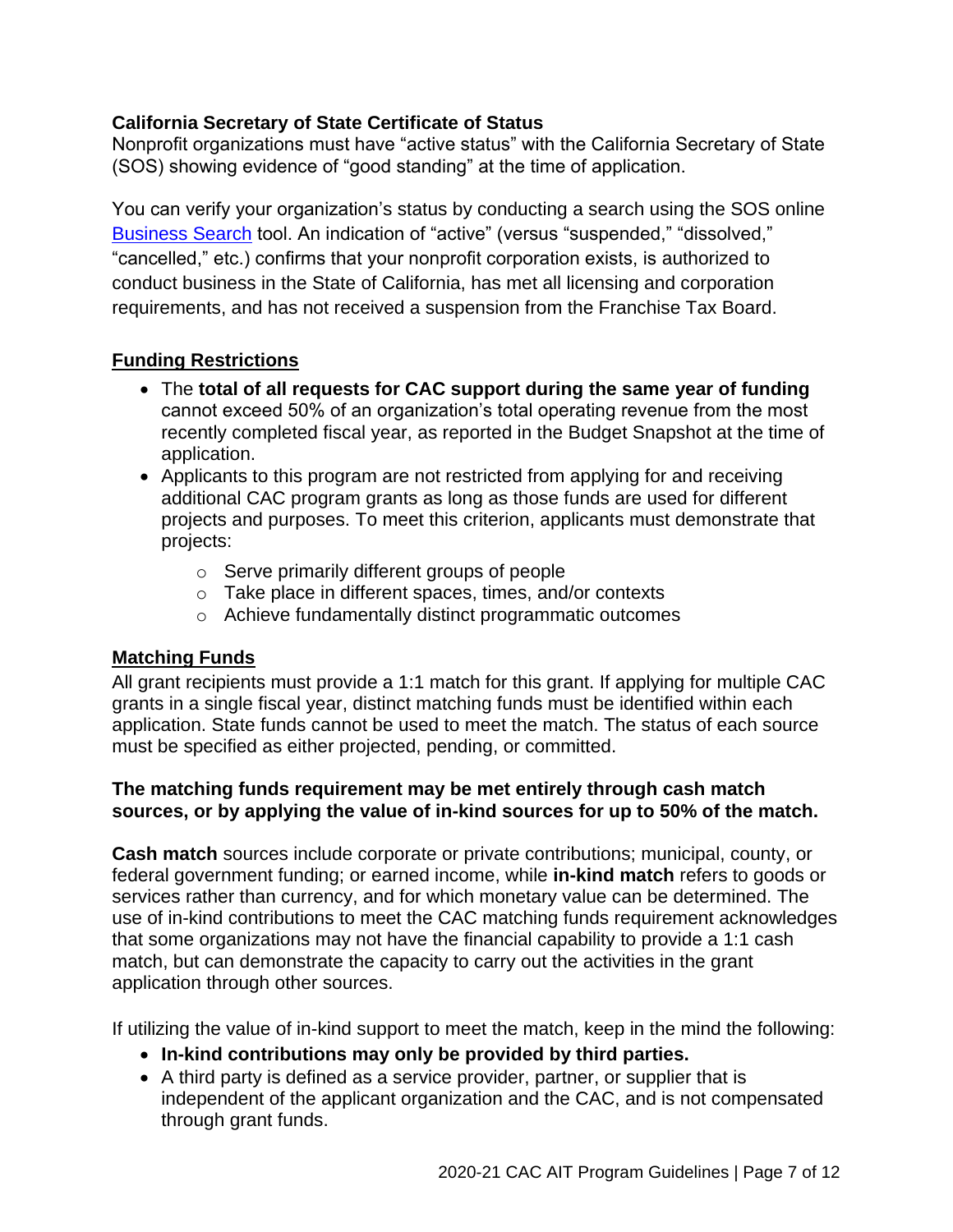- In-kind contributions may be in the form of space; pro bono consultancy, training or services; supplies; and other expendable property that are given free of charge to the organizations.
- In-kind contributions by state entities are ineligible.
- In-kind contributions must be reflected as an expense in the grant application budget.

See additional information on **CAC In-kind Contributions**. If you have questions about inkind contribution documentation or eligibility, please contact the designated staff (see [Staff Assistance\)](#page-10-0).

#### **What the CAC Does Not Fund**

- As applicants:
	- o Individuals
	- o State agencies
	- o Federal agencies
	- o Non-arts organizations not involved in arts activities
	- o For-profit organizations
- Nonprofit organizations not in "good standing" with California Secretary of State
- Former grantee organizations not in compliance with CAC grant requirements (as stipulated in grant agreement)
- Expenses incurred before the start date or after the ending date of the Grant Activity Period
- Expenses that would supplant other state funding\*
- Operational, administrative, or indirect costs of schools, colleges, or universities, or any activities that are part of the curricular base of these institutions
- Fundraising activities or services such as annual campaigns, fundraising events, or grant writing
- Lobbying activities that are intended to influence the actions, policies, or decisions of government officials or specific legislation
- Programs or services intended for private use, or for use by restricted membership
- Projects with religious purposes
- Trusts, endowment funds, or investments
- Capital outlay, including construction projects or purchase of land and buildings
- Equipment
- Debt repayment
- Hospitality, meals, or food
- Out-of-state travel

\*Neither the award nor the match may be used to supplant other state funding, including salaries of state employees or general operating expenses of school districts, County Offices of Education, or publicly funded schools, colleges or universities.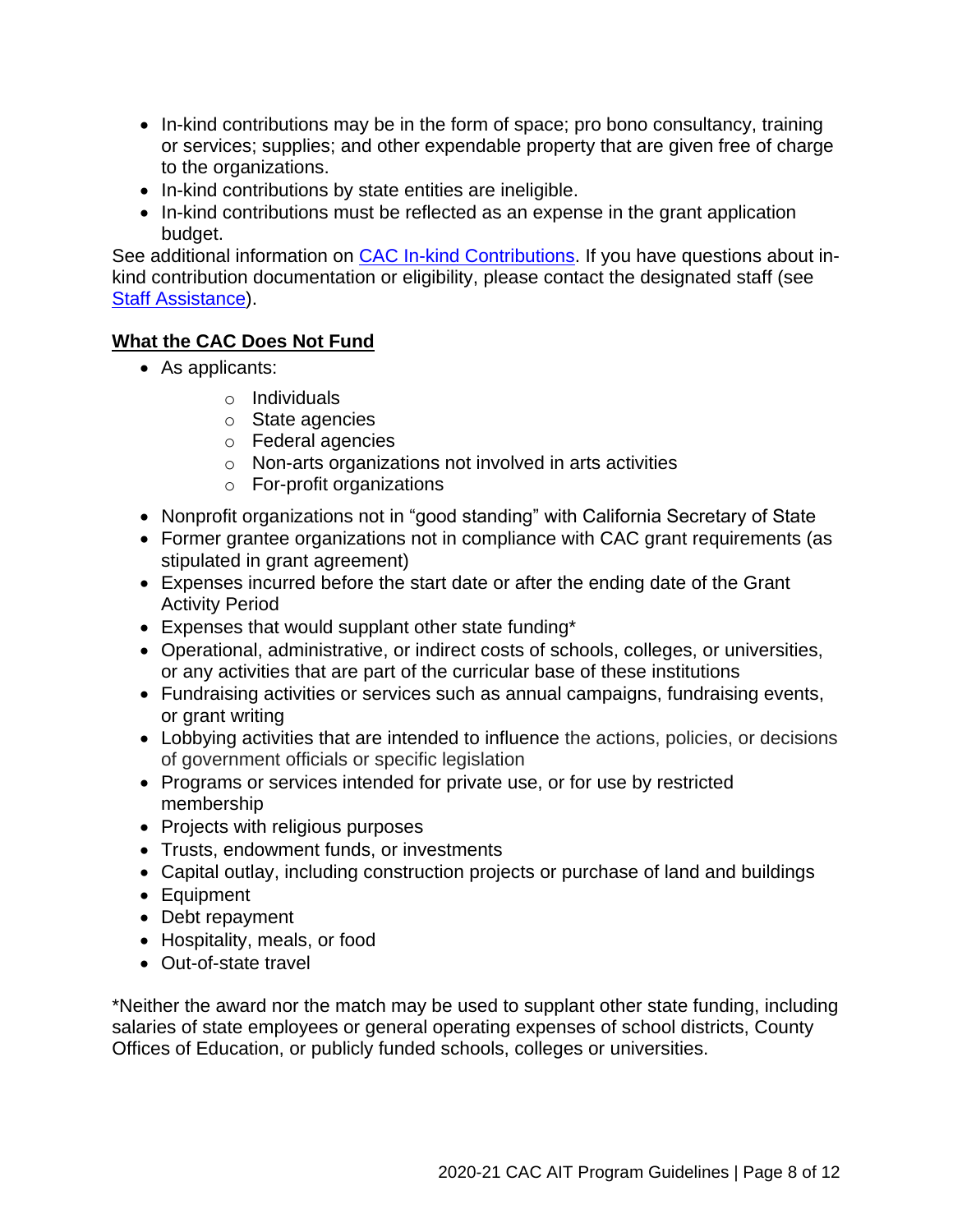## **Application Process**

Applications will be available online through the CAC's online grants management system at [calartscouncil.smartsimple.com.](https://calartscouncil.smartsimple.com/s_Login.jsp) Only applications submitted through the system by the deadline will be accepted. More information can be found on the Grant [Programs](http://arts.ca.gov/programs/app.php) page of the CAC website.

## **Review Criteria**

A review panel will adjudicate applications based on the following criteria:

- **Project Design and Implementation:** Project design indicates realistic timeline, appropriate budget, clear artistic and community-based objectives, and achievable goals. Design includes methods to evaluate and measure success, collect and analyze data, and document activities. Design demonstrates depth of participant involvement and clear plans for community outreach and marketing.
- **Artistic Merit:** California artists are involved at every stage of the project design and execution and demonstrate skills, expertise, and experiences that are central to the goals of the project and program.
- **Community Impact:** Project demonstrates reach and/or depth of engagement in a specific school community(ies). Project is responsive to the community to be served. Project development, execution, and evaluation involve significant collaboration with the school site(s) and local school district in accordance with the identified program goals and project requirements.
- **Management and Leadership:** Ability of applicant organization to implement proposed project is clearly demonstrated by qualifications of project's team, viability of project budget, and overall fiscal and managerial health of applicant and partnering organizations.
- **Equity and Accessibility:** Proposal reflects fair practices to accessing resources and the inclusion of the communities to be served in the representation, participation and creation of services and programs. Proposal reflects evidence that CAC-funded programs, services, information, and facilities where funded activities are to take place will be accessible for individuals with disabilities, including, but not limited to, individuals who are deaf, hard of hearing, deaf-blind, have difficulty speaking, have a physical disability, visual disability, developmental disability, learning disability, mental illness or chronic illness.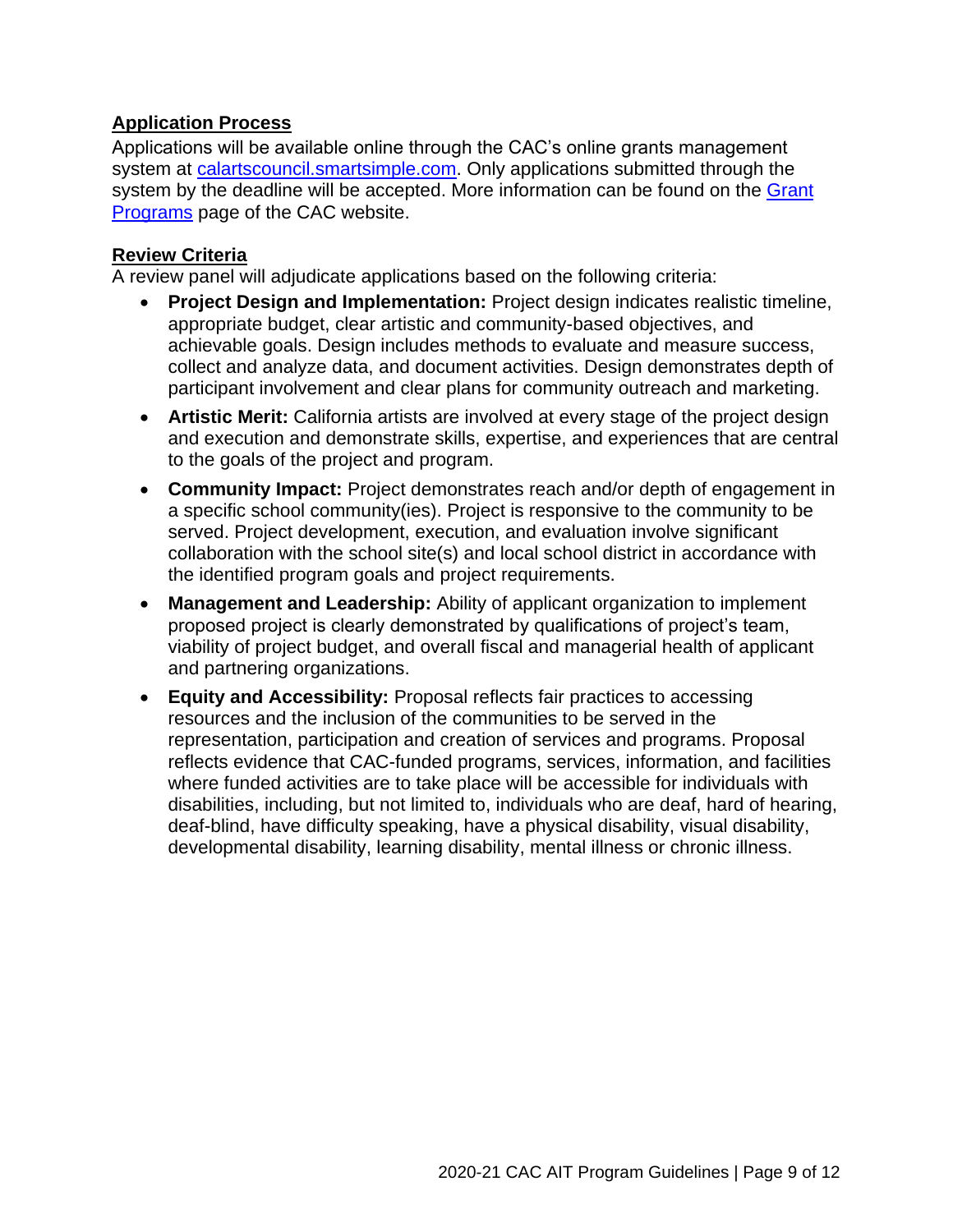# **Panel Adjudication and Ranking Scale**

An application will be deemed ineligible by CAC staff if it is incomplete at the time of submission, or does not meet eligibility criteria or project requirements.

Panelists review applications and work samples using the 6-point ranking scale below.

|                         | <b>Rank Title</b> | <b>Rank Description</b>                                                                                                                                                                |
|-------------------------|-------------------|----------------------------------------------------------------------------------------------------------------------------------------------------------------------------------------|
| 6                       | <b>Exemplary</b>  | Fully achieves the purpose of the program<br>Meets all of the review criteria and project requirements<br>to the highest degree                                                        |
| 5                       | <b>Strong</b>     | Strongly achieves the purpose of the program<br>Meets all of the review criteria and project requirements<br>to a significant degree                                                   |
| $\overline{\mathbf{4}}$ | Good              | Sufficiently achieves the purpose of the program<br>Meets all of the review criteria and project requirements<br>to some degree                                                        |
| 3                       | <b>Fair</b>       | Moderately achieves the purpose of the program<br>Meets <b>most</b> of the review criteria and project<br>requirements                                                                 |
| $\overline{2}$          | <b>Marginal</b>   | Minimally achieves the purpose of the program<br>Meets some of the review criteria and project<br>requirements                                                                         |
| 1                       | Weak              | Does not achieve the purpose of the program; proposals<br>that are not appropriate for this grant category<br><b>Inadequately</b> meets the review criteria or project<br>requirements |

## **California Arts Council Decision-making**

The final authority for grant awards is the appointed Council. After receiving and reviewing the panel ranks, the Council will vote on final funding awards at a public meeting. Awards may differ from requested amounts based on rank.

## <span id="page-9-0"></span>**Timeline**

| November 15, 2019 11:59 PM   | <b>Application deadline (online)</b> |
|------------------------------|--------------------------------------|
| <b>March 2020</b>            | <b>Funding decisions</b>             |
| <b>March 2020</b>            | <b>Funding notifications</b>         |
| July 1, 2020 - June 30, 2021 | <b>Grant Activity Period</b>         |
| July 31, 2021                | <b>Final Report deadline</b>         |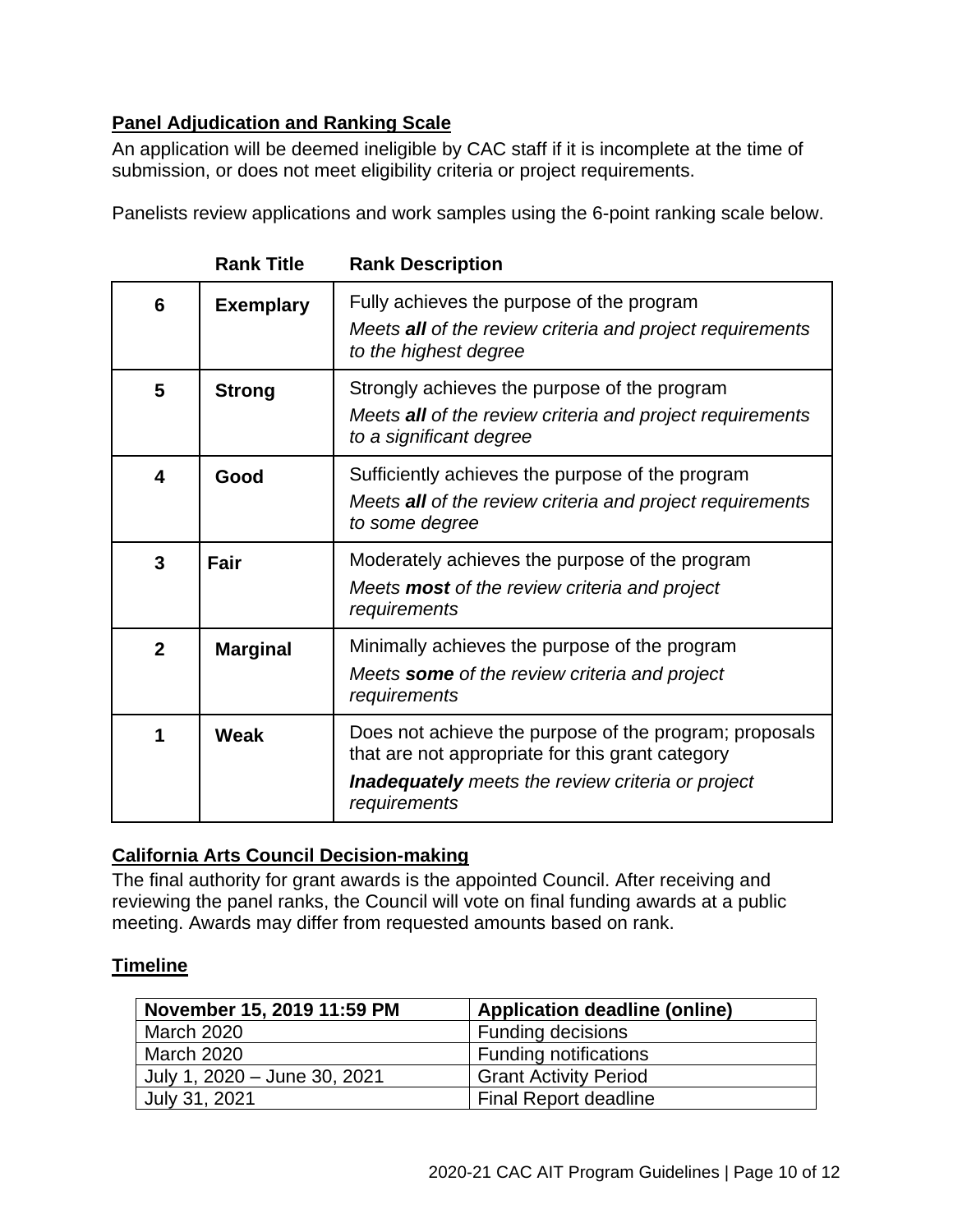#### **Grantee Requirements**

Grantees must comply with all requirements as stipulated in the grant agreement, including, but not limited to the following:

- Grantees are required to carry out activities consistent with the original proposal summary statement and the intent of the application as approved for funding, including in instances where the grant award may be less that the original request amount.
- Changes to funded activities must be proposed in advance and would require prior written approval from CAC staff. Requests for changes are considered on a case-by-case basis; approval is not guaranteed.
- To better inform our elected representatives as to the value of the arts and the use of state funds, grantees are required to include—with the approved grant agreement—copies of signed letters sent to the Governor and state Senate and Assembly representatives thanking them for the grant.
- Use the CAC logo on all printed, electronic materials and websites (programs, catalogs, postcards, posters, newsletters, leaflets, publications, etc.) that specifically reference this grant.
- Credit the CAC on all printed and electronic materials: *"This activity is funded in part by the California Arts Council, a state agency."*
- Provide a report summarizing grant-funded activities and accomplishments at the end of the Grant Activity Period.

#### **California Model Agreement (AB20) and Indirect Costs**

In order to comply with AB20 requirements, University of California and California State University grantees are required to secure an indirect cost waiver from The Regents of the University of California or The Trustees of the California State University.

#### **Appeal Process**

Appeals to CAC funding decisions must be submitted on an official Appeal Form, available from the CAC, and postmarked within 45 days of the decision. Appeals are granted only on the following grounds:

1. Panel's assessment was based on a misstatement of factual information as contained in the application such that it negatively influenced the panel's recommendation; and/or

2. Incorrect processing of the required application material such that it negatively influenced the panel's assessment of the applicant's request for funding.

<span id="page-10-0"></span>**Note:** Dissatisfaction with award denial or with award amount is not grounds for appeal.